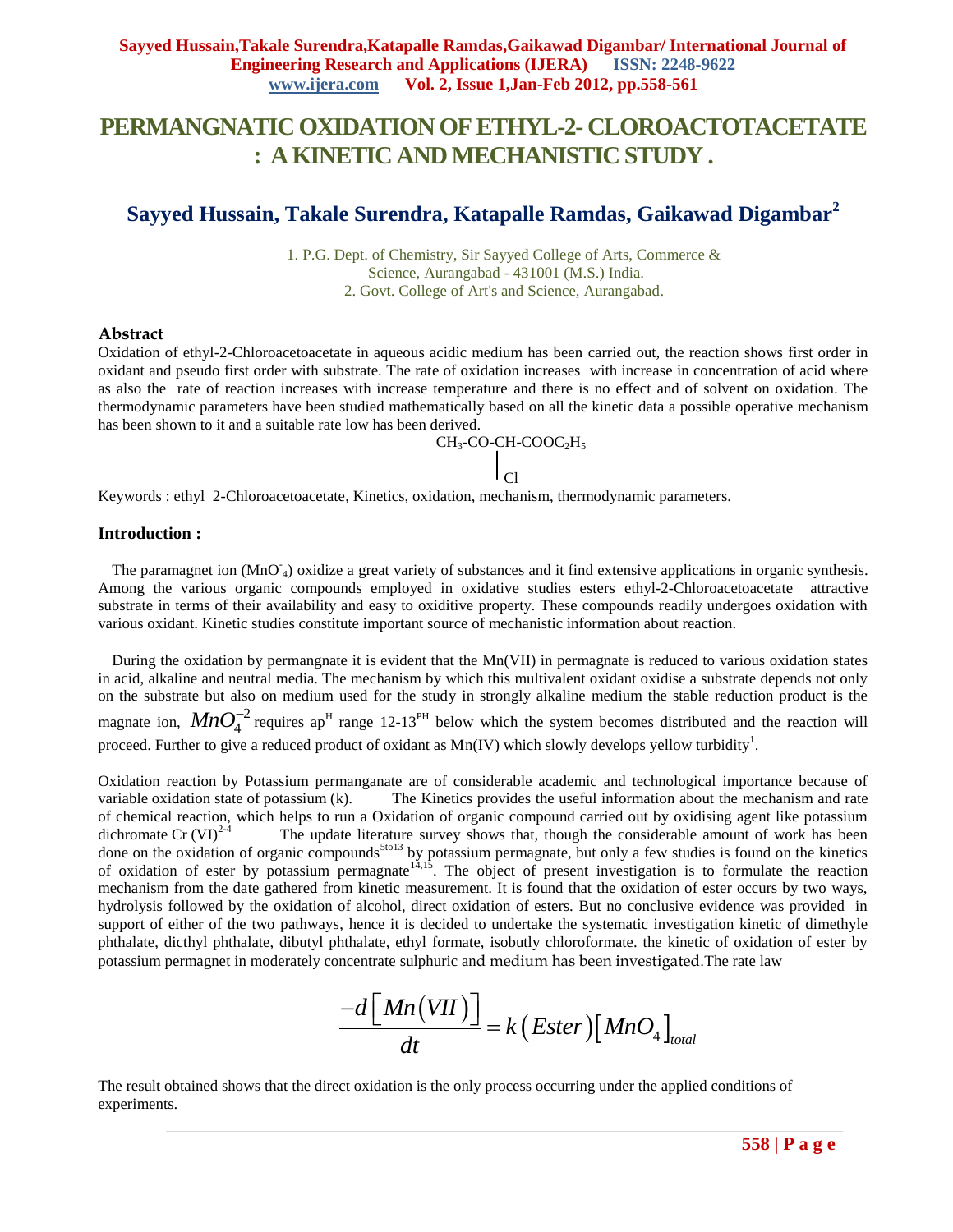#### **Sayyed Hussain,Takale Surendra,Katapalle Ramdas,Gaikawad Digambar/ International Journal of Engineering Research and Applications (IJERA) ISSN: 2248-9622 www.ijera.com Vol. 2, Issue 1,Jan-Feb 2012, pp.558-561**

Although the considerable amount of work has been carried out on organic compounds by update literature survey shows that few work has been on ester that is why we have planned to carry out the work of ester i.e. ethyl 3-chloropropionate by  $KMnO<sub>4</sub>$ .

#### **Material and methods :**

All the chemicals used were of AR grade, specially postassium permagnate used were of AR grade and was prepared and estimated by standard method. Esters are of Zobo Chem. Ltd., and the boiling point of esters was confirmed. The ester were always freshly distilled before used for the kinetic measurement permagnate and sulphuric acid solution were taken in two different flasks and covered with black cloth and placed in a thermostal for 1 hour to attain constant temperature by both the flask. In order to prevent the hydrolysis, required volume of given ester was directly added to acid solution with micro pipette just before mixing it with permagnate solution.

The course of reaction was followed by measuring the absorbance (optical density) of unreacted permagnate ions from time to time at 520 nm using Carl-Zeiss spectrophotomer. The reaction were followed upto 70 to 85% completion and the product were identified as acid i.e. acetic acid and aldehyde by 2, 4 DNP test  $^{16}$ . The aldehydes were obtained in 90% yield as estimated from their 2.4 DNP derivative. The addition of mercuric chloride to reaction system did not induce the precipitation of mercuric chloride showing that no free radicals are formed in the system<sup>12</sup>.

#### **Results and discussion**

Under the conditions [ester] > [KMnO<sub>4</sub>] in 3.20 M. H<sub>2</sub>SO<sub>4</sub>. The plot of log absorbance (O.D.) Vs time were linear indicating the first order dependence of rate on [KMnO<sub>4</sub>). (fig has not shown) A Oxidation of esters depends on the concentration of potassium permagnate. This was also confirmed by verifying [KMnO4] which did not show any change in Pseudo First order constant  $(k<sup>1</sup>)$  value (Table No.1). The reaction was also found to be first order in [ester] (Table 2). The rate of reaction increases with increases in  $[H_2SO_4]$ . (Table No.3)

The effect of temperature was also studied at different temperature like 283K, 293K, 303K, 313K, 323K and 333K. It is shown in Table No.4. It is clear that as temperature increases rate constant increases (Table No. 4). Thermodynamic parameters such as  $\Box H^* \Box S^* \Box G^* E \Box E$  and A i.e. frequency factor were studies and given in

The negative values of entropy of activation shows that the intermediate transition state is rigid the relatively small values of  $\Box$  H and  $\Box$  S are consistent with the reaction generally proceeds through highly ionised transition state $^{17}$ .

# $H^7 + MnO_4$ <sup>®</sup>HMnO<sub>4</sub>

This point has been also confirmed by previous researchers. Hence Mn (VII) could be considered as the reactive specie and this probably exists to a certain extent as  $HMnO<sub>4</sub>$ . As the acid concentration is increased the formation of  $HMnO<sub>4</sub>$  is favoured and hence increases the oxidation may be assumed to be taking place by Mn (VII) in the form of either  $MnO_4^$ or  $HMnO_4$  or both depending on the acid concentration. The linear plot of  $10K^1$  Vs log [H<sub>2</sub>SO<sub>4</sub>] and logK<sup>1</sup> Vs Ho (fig has not shown) indicates that the reactions are acid catalyed, but none of the above plots gives an ideal slope for unity. In view of the departure from the ideal behaviour, applicability of Bunnett's hypotheis was tested. A plot of  $log K<sup>1</sup>$  Vs Ho Vs log H20 was linear (fig has not shown) and the slop was found to be -2.5 . This value indicates non-involvement of water molecule in the rate determining steps as per Bunnett's, while the hydrolysis rate was 3.2x10<sup>-5</sup> liter  $mol<sup>-1</sup> sec<sup>-1</sup>$  under identical condition, from this it is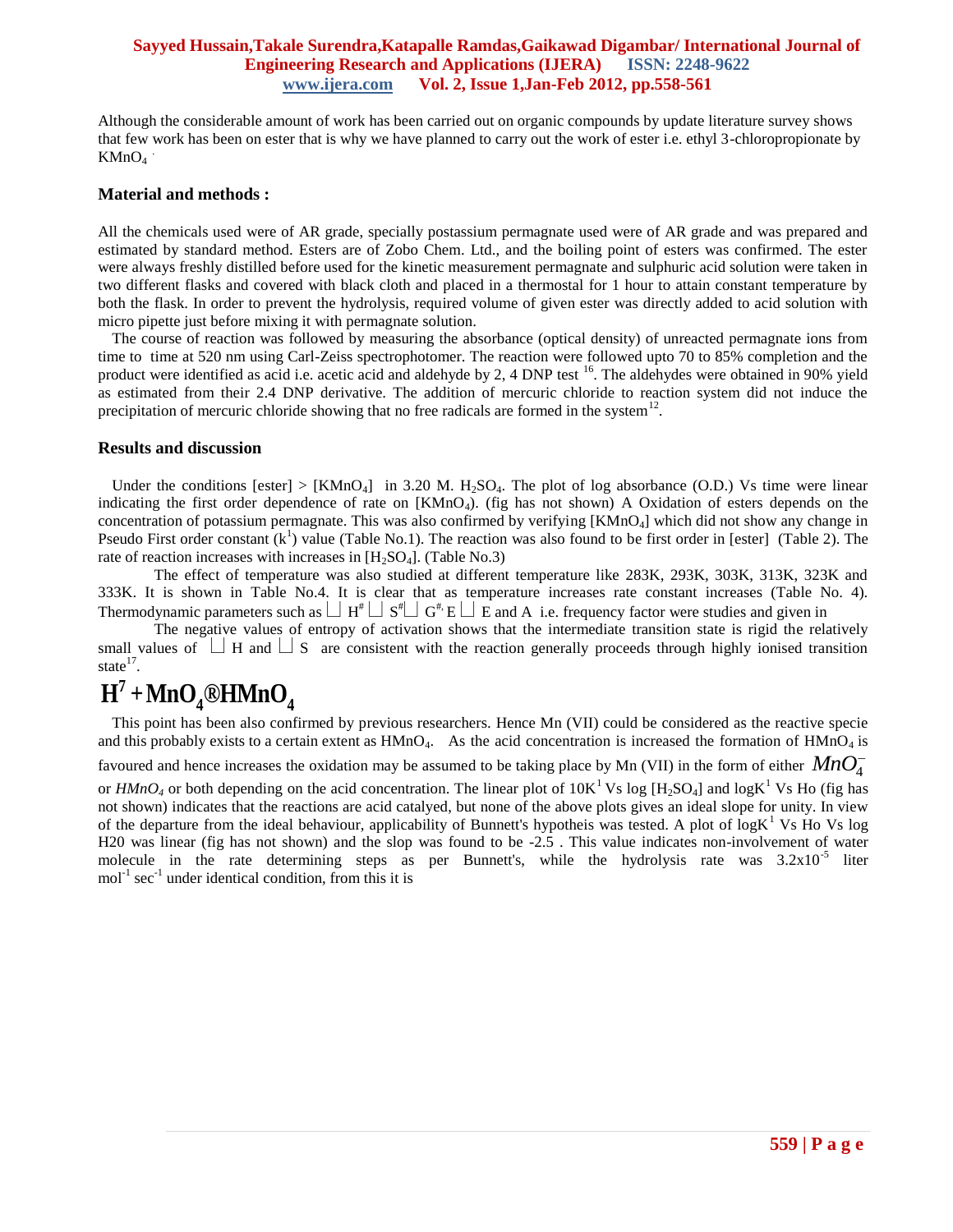#### **Sayyed Hussain,Takale Surendra,Katapalle Ramdas,Gaikawad Digambar/ International Journal of Engineering Research and Applications (IJERA) ISSN: 2248-9622 www.ijera.com Vol. 2, Issue 1,Jan-Feb 2012, pp.558-561**



compound (III) being highly unstable disproportionate to give acetic acid and the corresponding aldehyde. The rate law can be expressed by equation (1)

$$
\frac{-d\big[ Mn(VII)\big]}{dt} = k\big( Ester \big) \big[ MnO_4 \big]_{total}
$$

This type of hydride ion transfer process has been proposed in the oxidation of aldehyde, formic acid, ethers, alcohols etc. by permagnate in moderately concentrated acid solutions<sup>18</sup>.

The effect of temperature on reaction rate was studied which shows the increase in reaction rate with increase in temperature (table 2 and 3). The rate of oxidation in case of dimethyl phthalate, diethyl phthalate, and dibutylphthalate, the rate of reaction as the number of alkyl group increases there is decrease is clear that the direct oxidation is the only process occurring under the experimental conditions used.

A probable mechanism (scheme -1) in which  $MnO_4^-$  or HMnO<sub>4</sub> attacks the alcohol moiety of the ester is consider explaining the observed kinetic result.

K value, due to steric effect In case of ethyl 3-chloropropionate and the rate of reaction is more though there is presence of

electron with drawing group *Cl* .

#### **Acknowledgement**

One of the author (Sayyed Husain) is very much thankful to UGC, New Delhi for its financial assistance of Major Research Project File No. 39-816/2010 (SR) dated  $11<sup>th</sup>$  Jan. 2011.